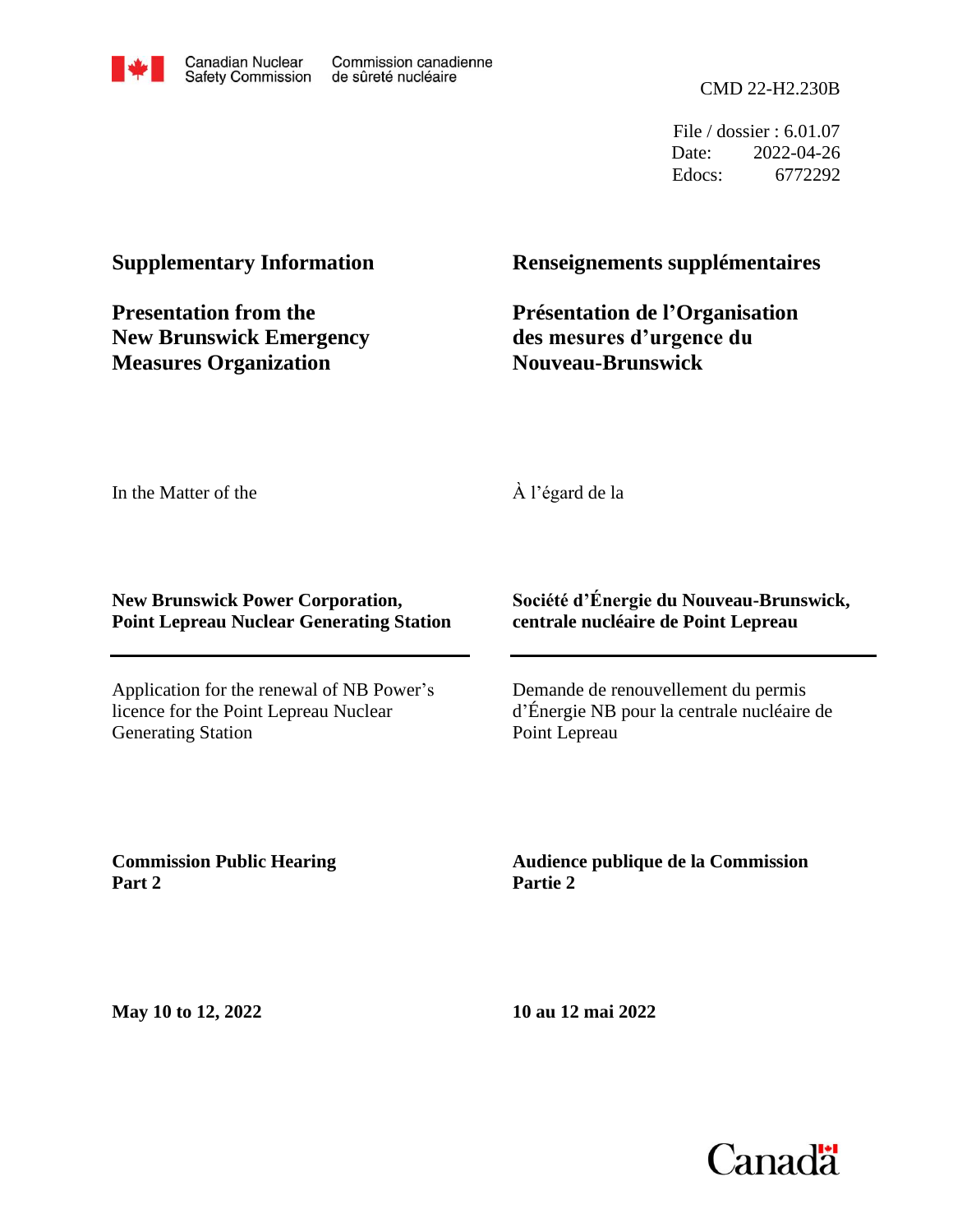# **New Brunswick Emergency Measures Organization**



### **Nuclear Emergency Program Department of Justice and Public Safety**

Greg MacCallum, Director NBEMO

May 11, 2022

1

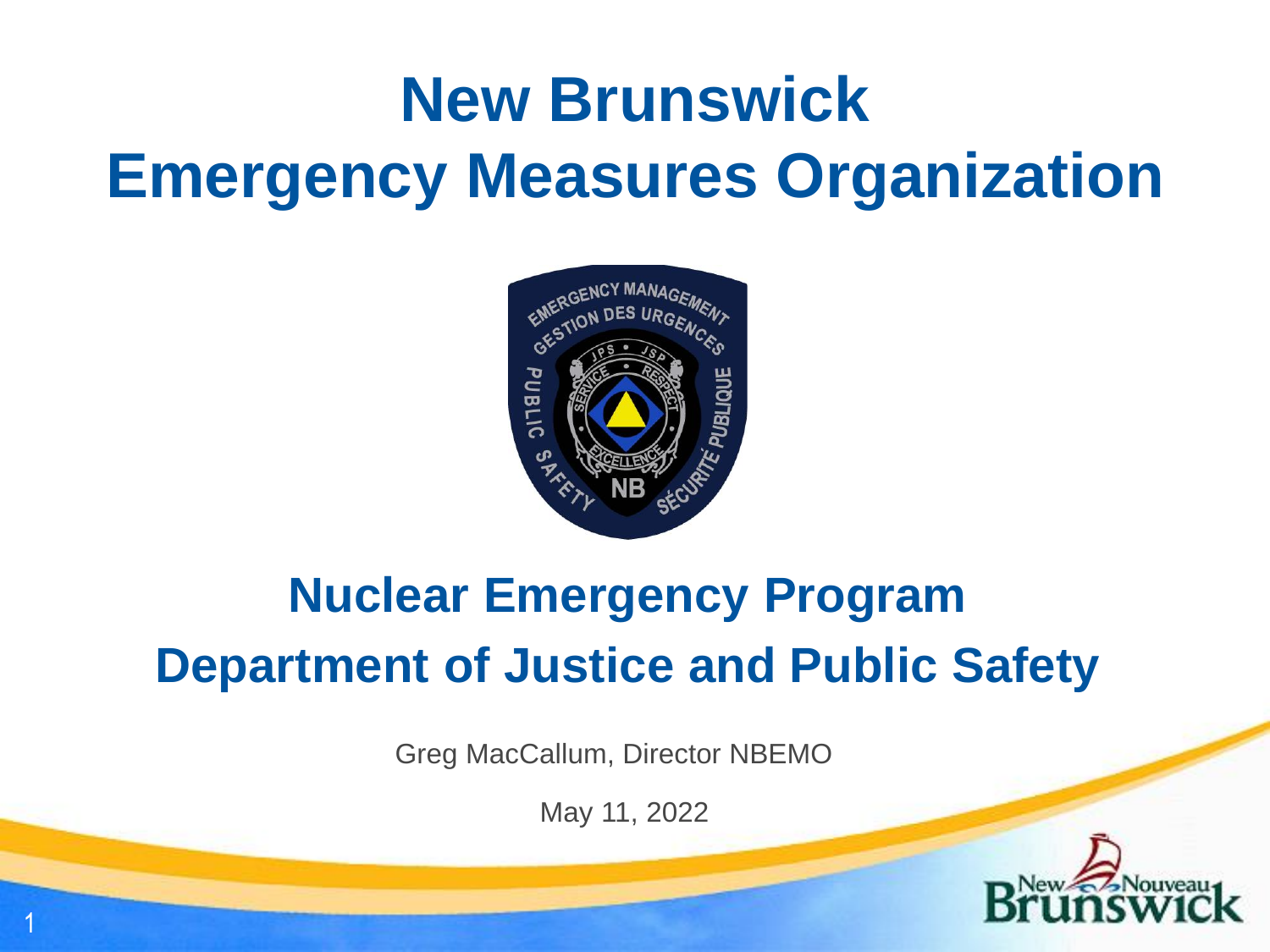

### **To describe the current arrangements within New Brunswick to prevent and mitigate offsite impacts, and to ensure an effective response to and recovery from a nuclear emergency.**

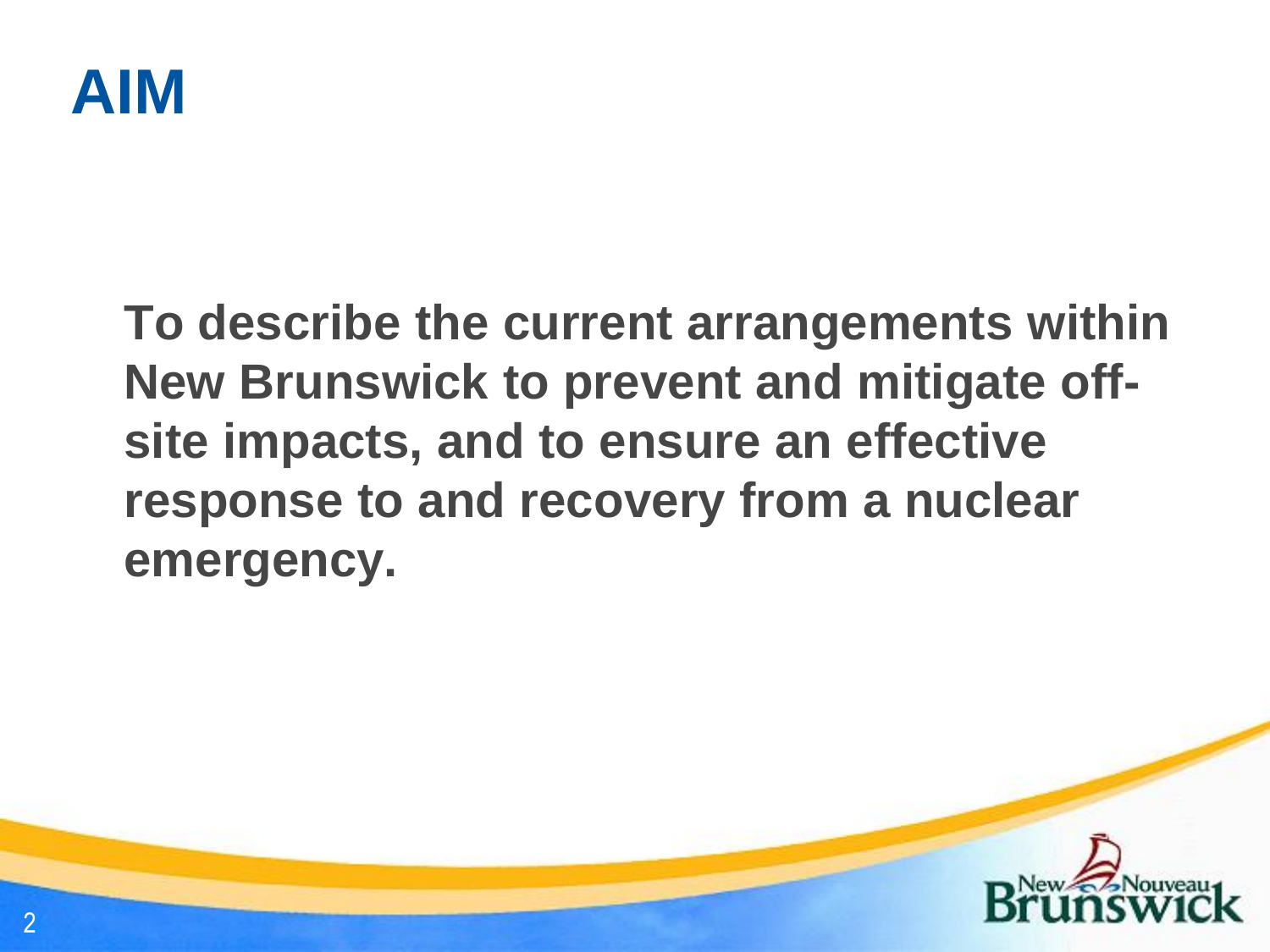## **Outline**

- **1. Program Design**
- **2. Governance**
- **3. Infrastructure**
- **4. Training & Exercises**
- **5. Public Awareness & Education**
- **6. Concluding Material**

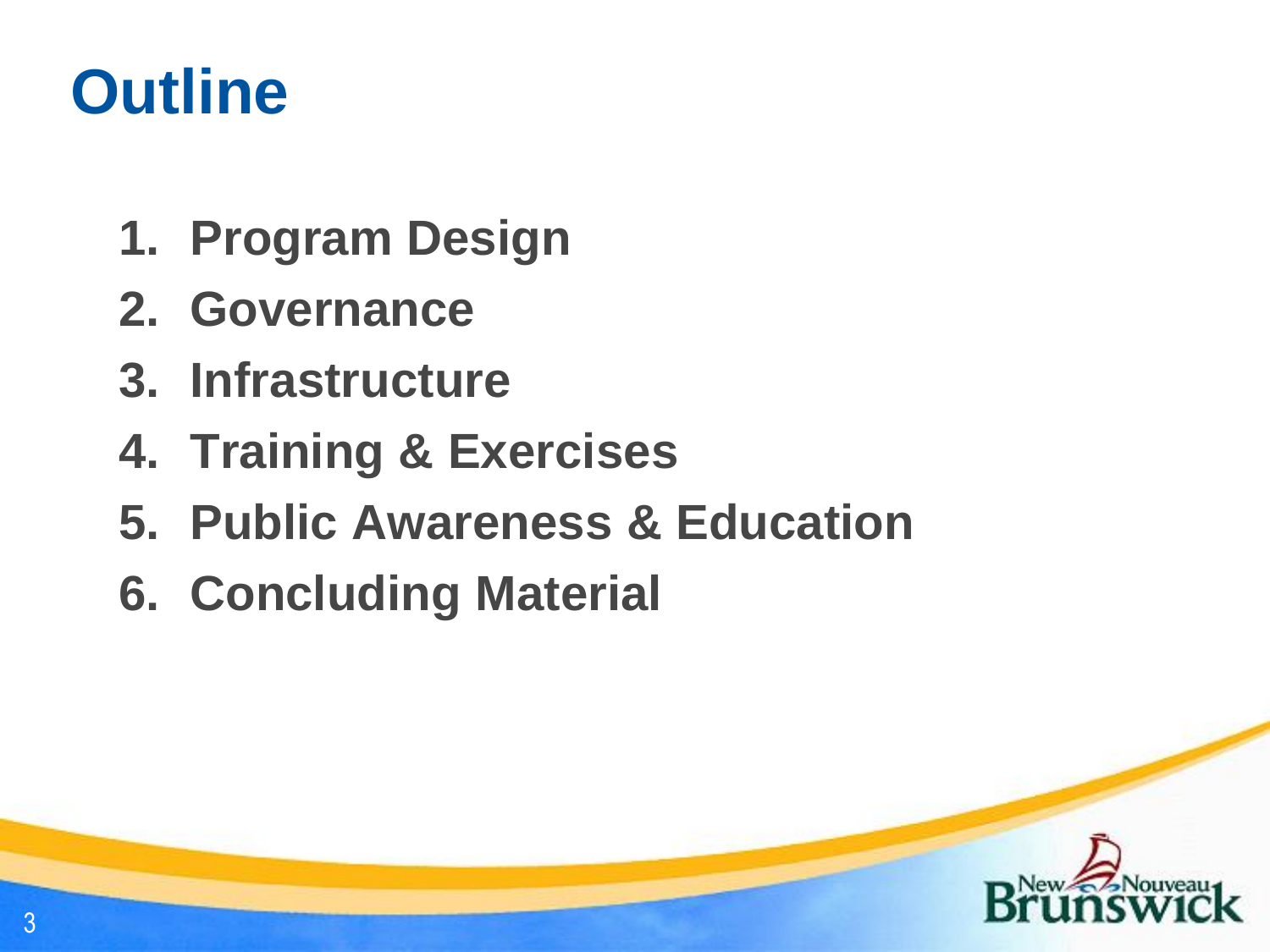## **Architecture**

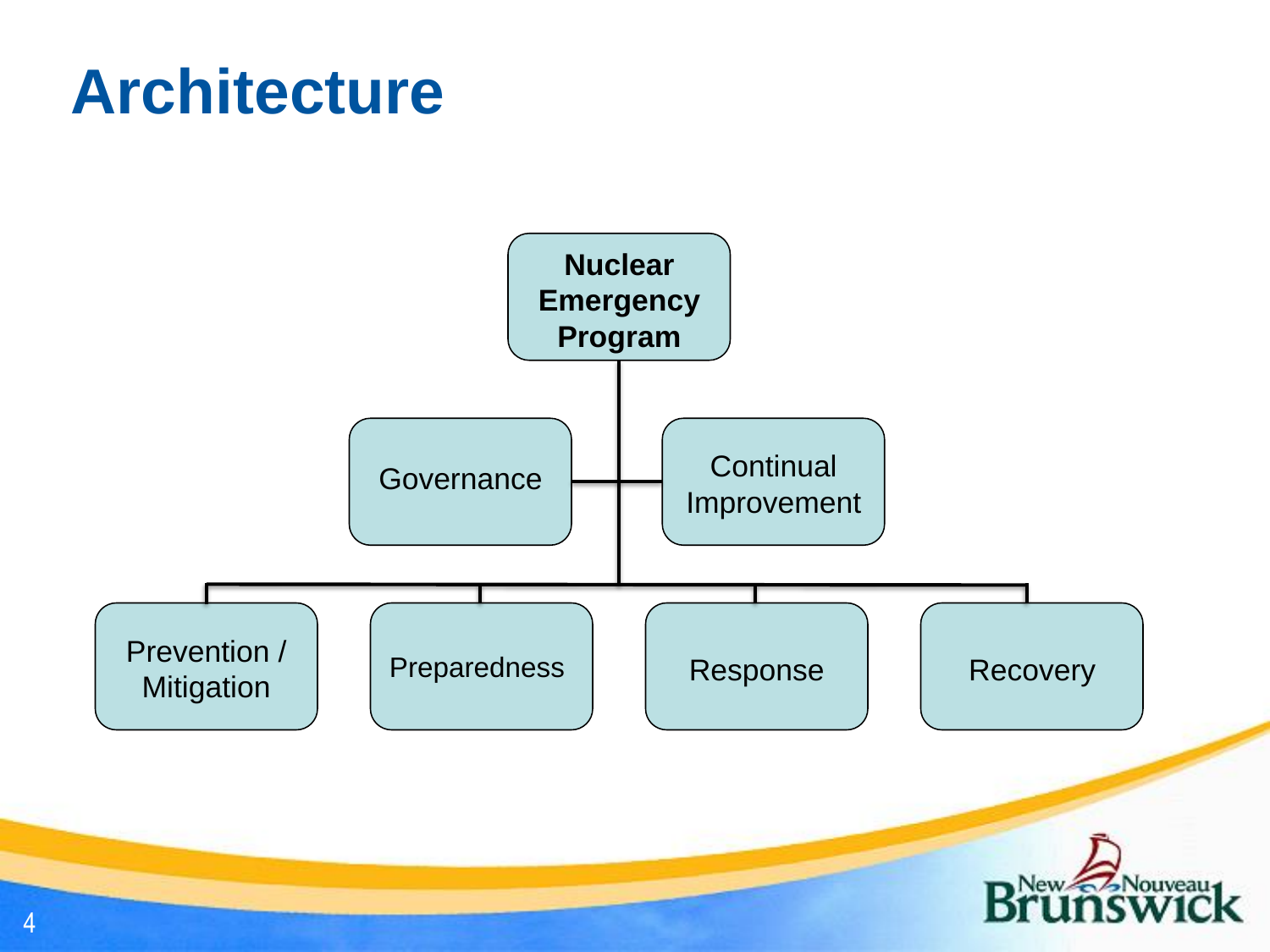# **Program Design**

- **New Brunswick is committed to constant rigour, transparency, and continual improvement in our emergency programs.**
- **New Brunswick's program design conforms to international norms for program management, including executive level accountability.**
- **New Brunswick has made significant investments to build capacity and improve competencies to manage any off-site emergency. Shared situation awareness and coordination is effective across jurisdictional boundaries and at all levels of government.**

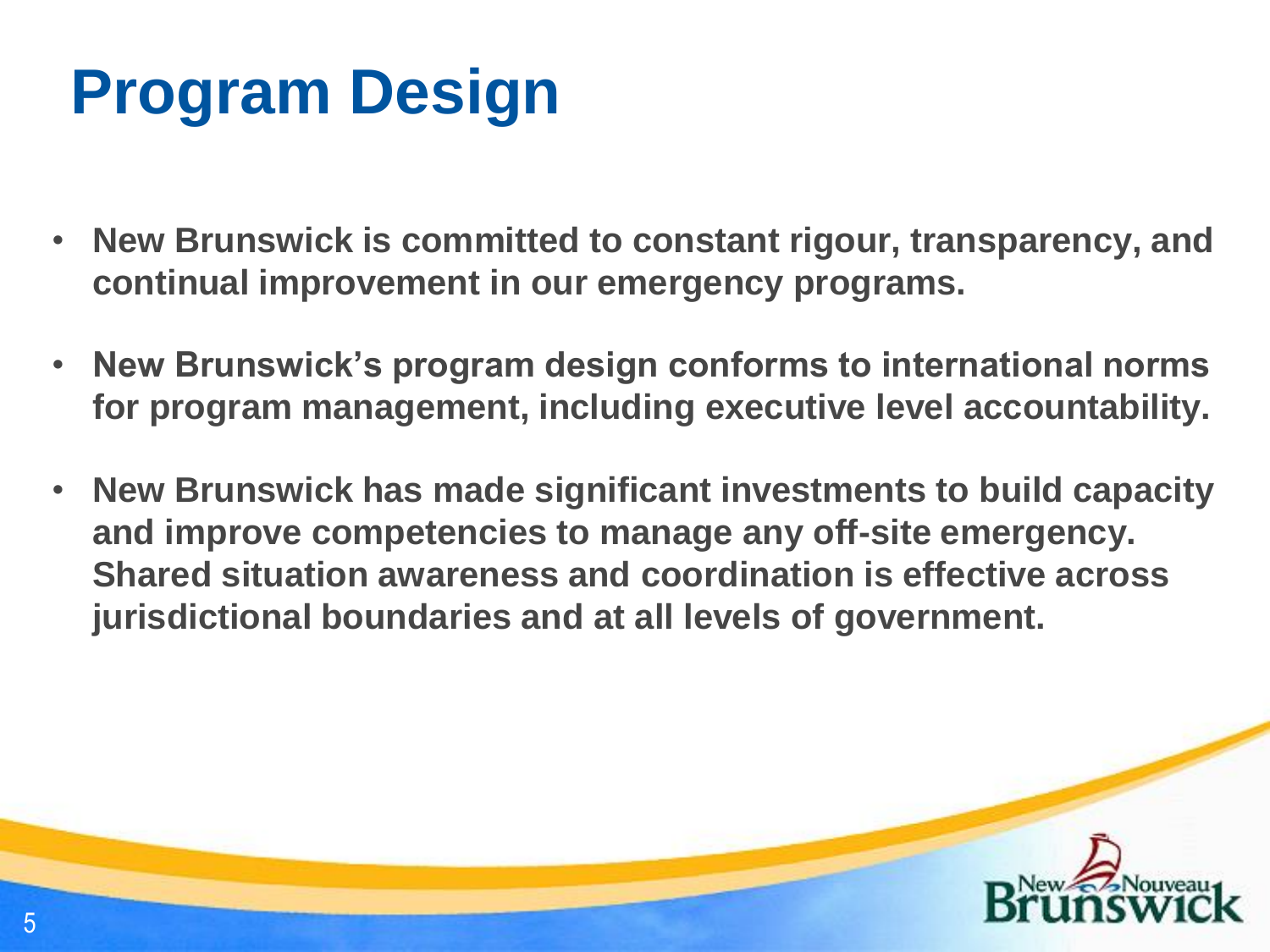## **Governance Framework**

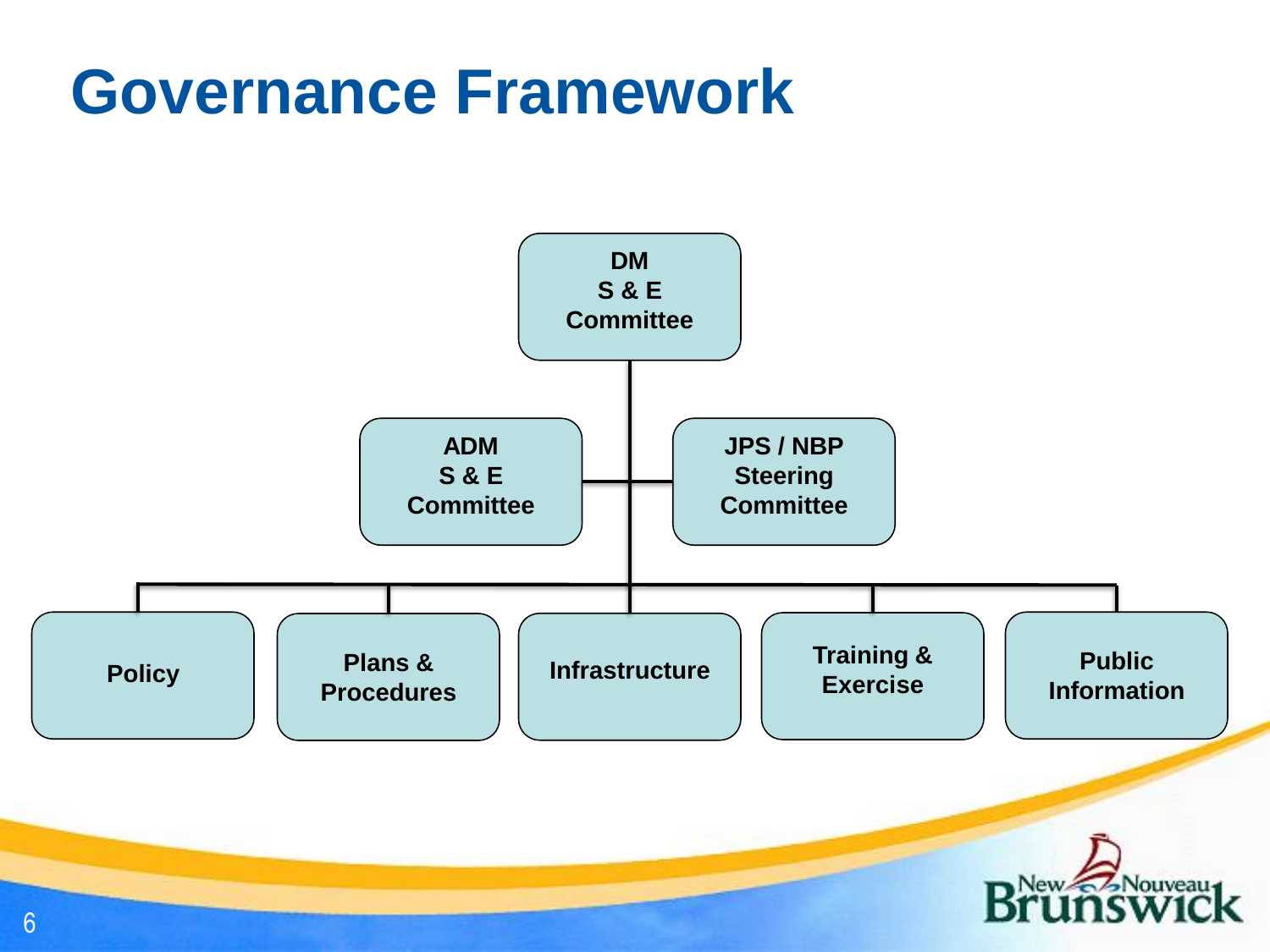## **Governance**

**Statutory Authority –** *Emergency Measures Act*

• **Primary: Minister of Justice and Public Safety**

### **Accountability**

- **Deputy Ministers' Security & Emergency Committee**
- **Assistant Deputy Ministers' Security & Emergency Committee**
- **JPS / NBP Steering Committee**
- **Program Managers**

### **Performance Management**

- **Internal Evaluation**
- **External Evaluation**
- **Improvement Plan**

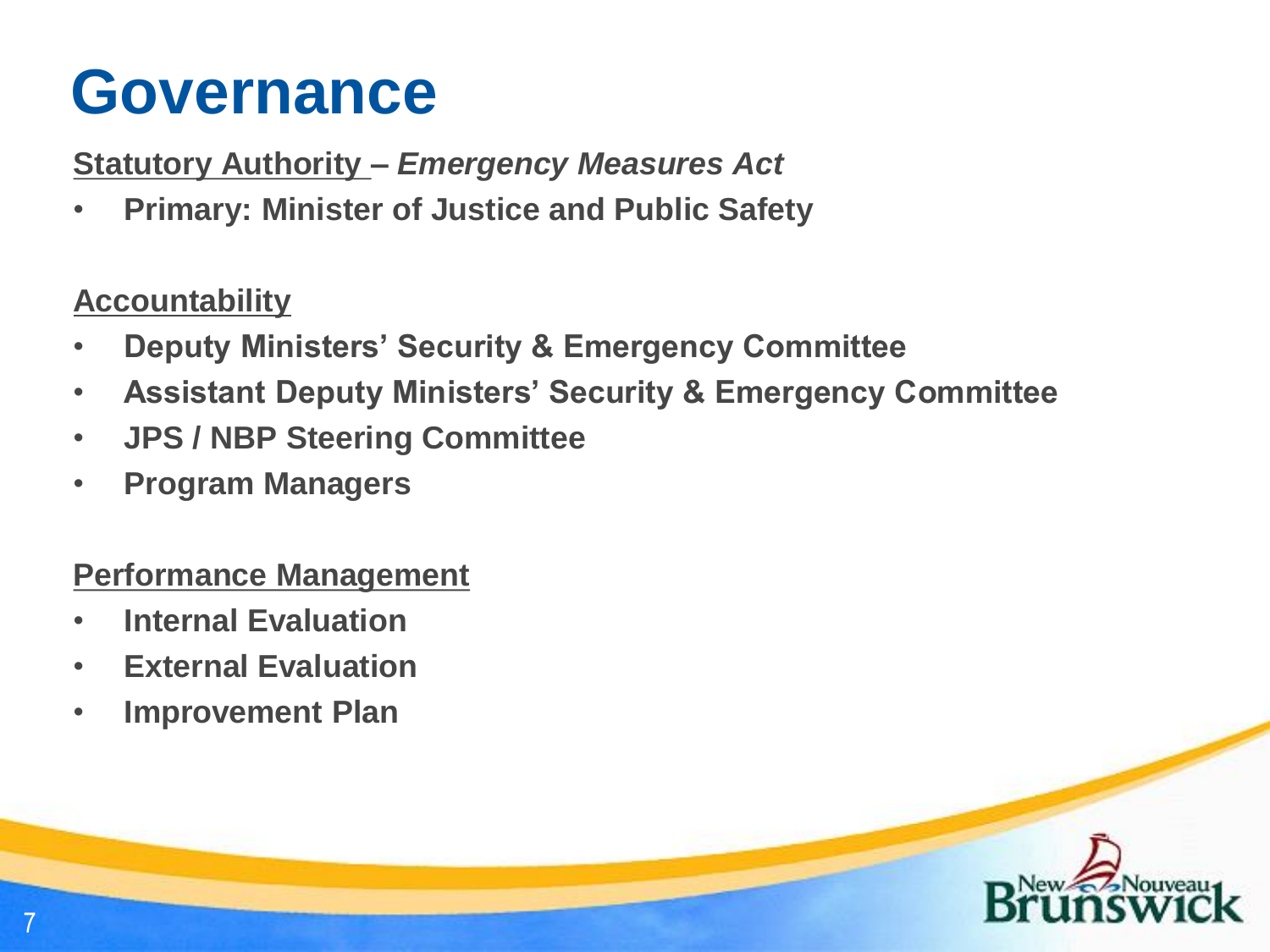# **Program Details**

**Program Standard is CSA Z1600-14, Emergency and Continuity Management Programs.**

#### **Continual improvement Program**

- **Basis for critical assessment and corrective actions;**
- **Lessons learned from exercises and operations; and**
- **AAR process ensures that deficiencies are addressed and opportunities for improvement are undertaken.**

### **Policy Reviews**

- **IAEA Technical Guidance**
- **CNSC and HC Guidance**
- **EPREV 2019 Report**

### **Plans and Procedures**

- **Nuclear Off-site Emergency Plan**
- **Emergency Public Information Plan**

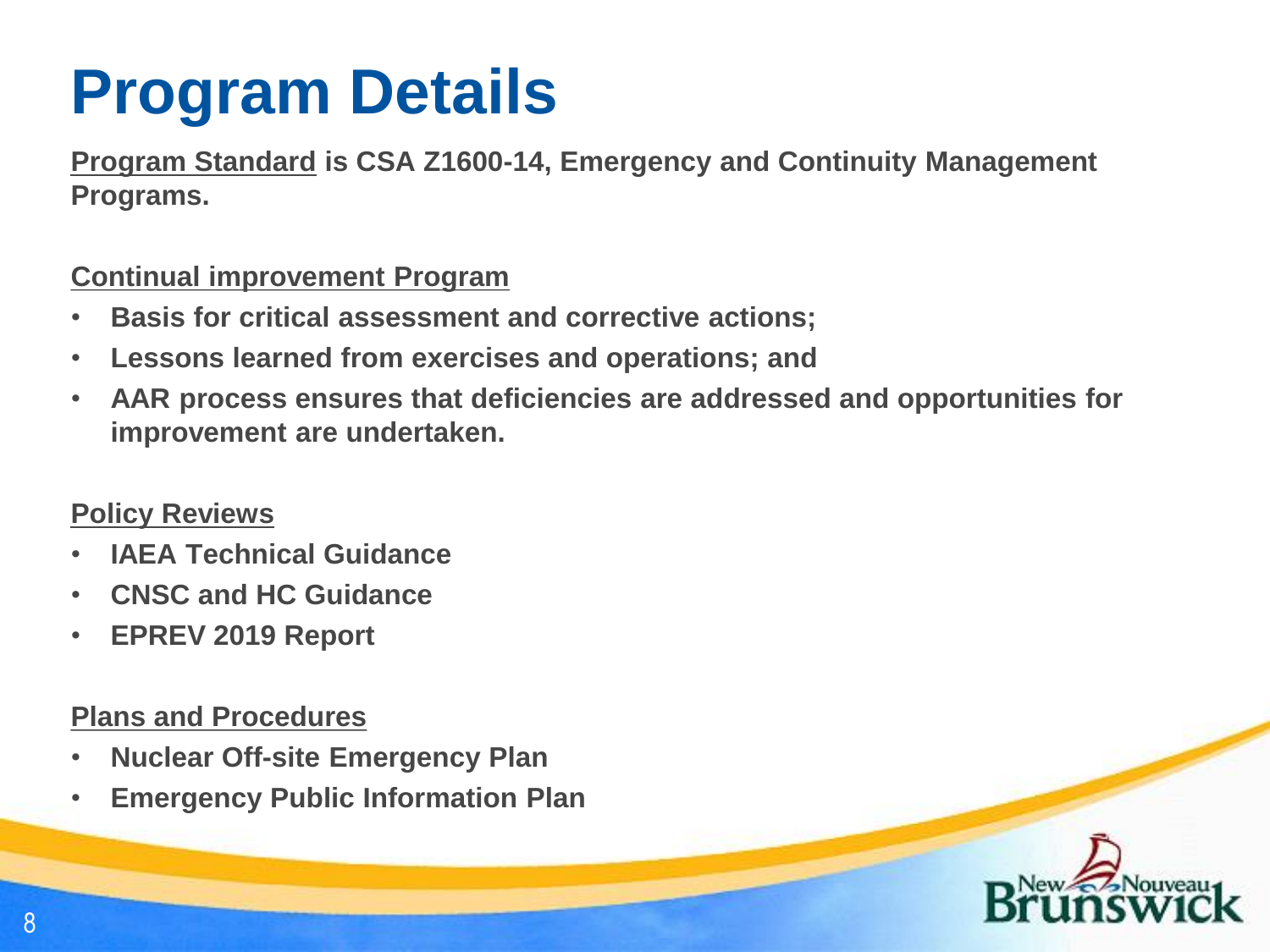# **Program Details**

### **Telecommunications Systems**

• **NB Trunked Mobile Radio (TMR) System** 

### **Common Operating Systems**

- **Sentinel Emergency Command Centre**
- **Alert Ready**

### **Situational Awareness**

- **Accident Reporting and Guidance Operational System (ARGOS)**
- **Radiological Assessment (Survey)**

### **Public Warning Systems**

- **Everbridge Aware**
- **National Public Alerting System (NPAS)**
- **Point Lepreau Warden Service**

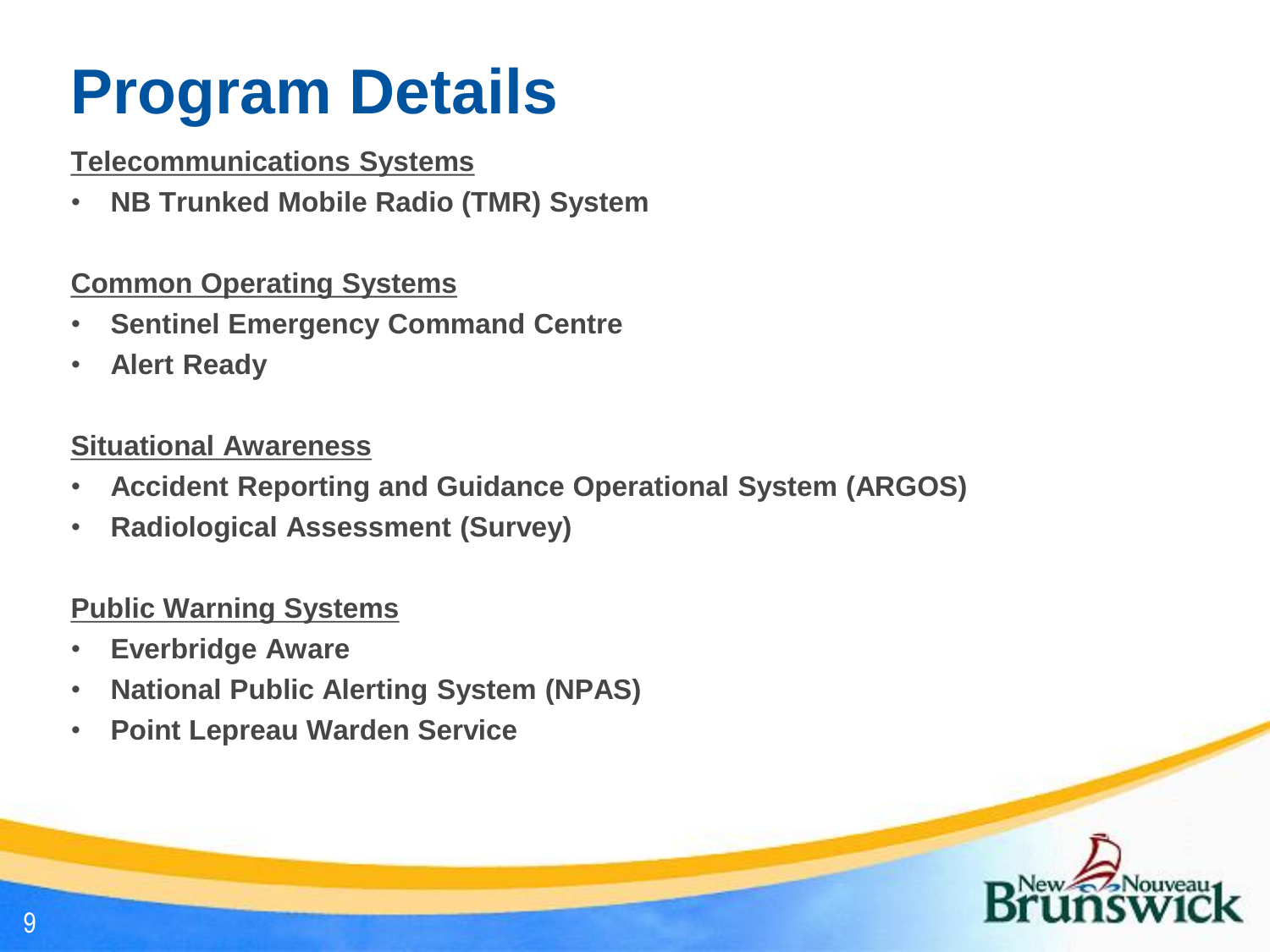## **Infrastructure**

### **Facilities**

- **Provincial Emergency Operations Centre (Fredericton)**
- **Regional Emergency Operations Centres (Saint John, St. George)**
- **Municipal Emergency Operations Centre (Saint John)**
- **Federal Coordination Centre (Fredericton)**
- **Off-Site Emergency Operations Centre (St. George)**

### **Communications**

- **NB Trunked Mobile Radio (TMR) System.**
- **Redundant radio, telephone, and data links to ensure shared situational awareness and interoperability.**
- **Systems regularly tested.**

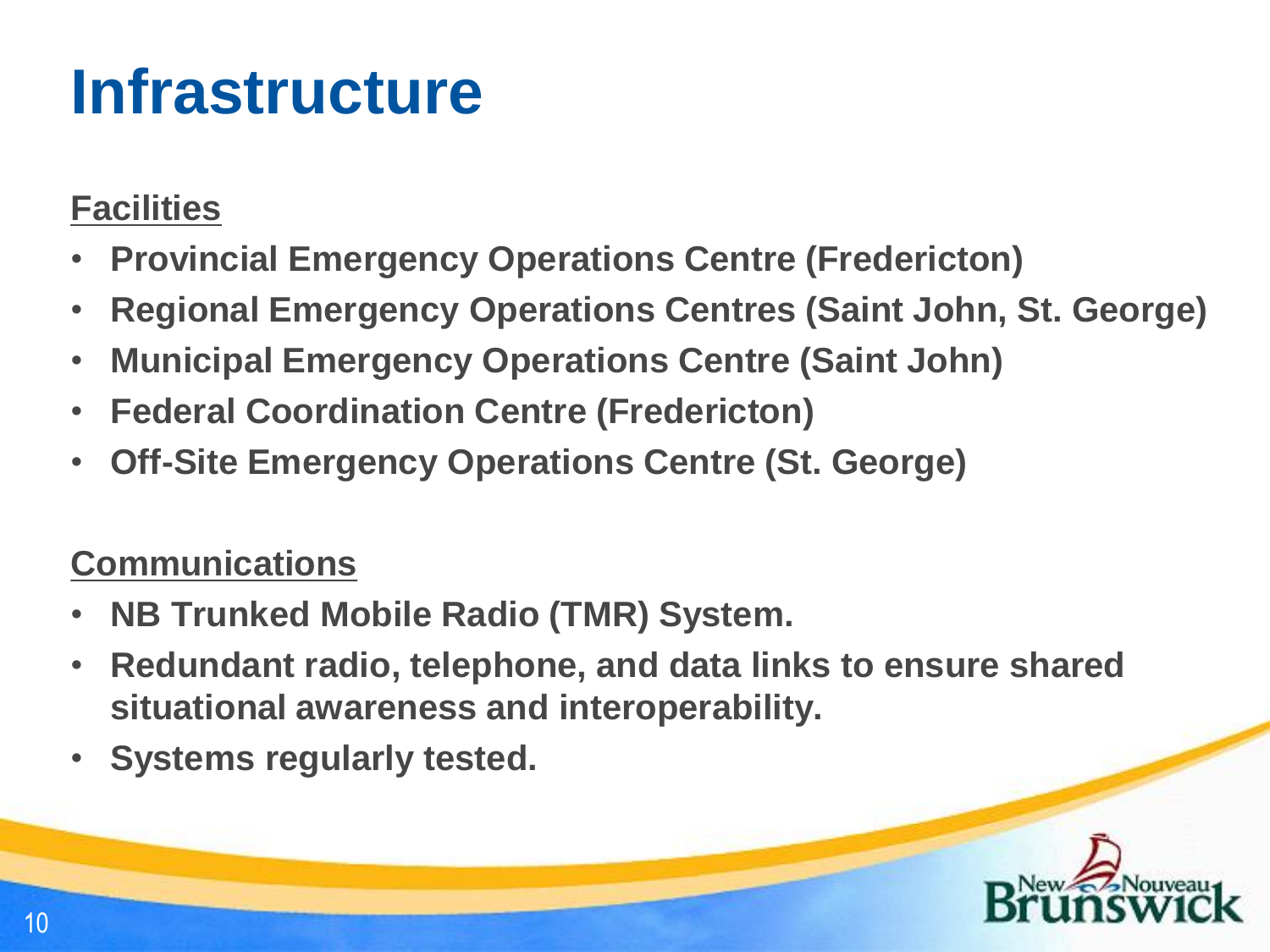# **Exercise and Training**

### **Exercise Synergy Challenge 2021**

- **Initiated by a cyber incident.**
- **Over 40 Organizations, including utility, Regional, Provincial, Federal, and International agencies.**
- **All aspects of On-site and Off-site plans validated.**
- **A challenging, complex emergency exercise successfully completed, despite constraints imposed by COVID-10 Pandemic Public Health requirements.**
- **Emergency Management in a hybrid environment incorporating virtual and in-person participation.**

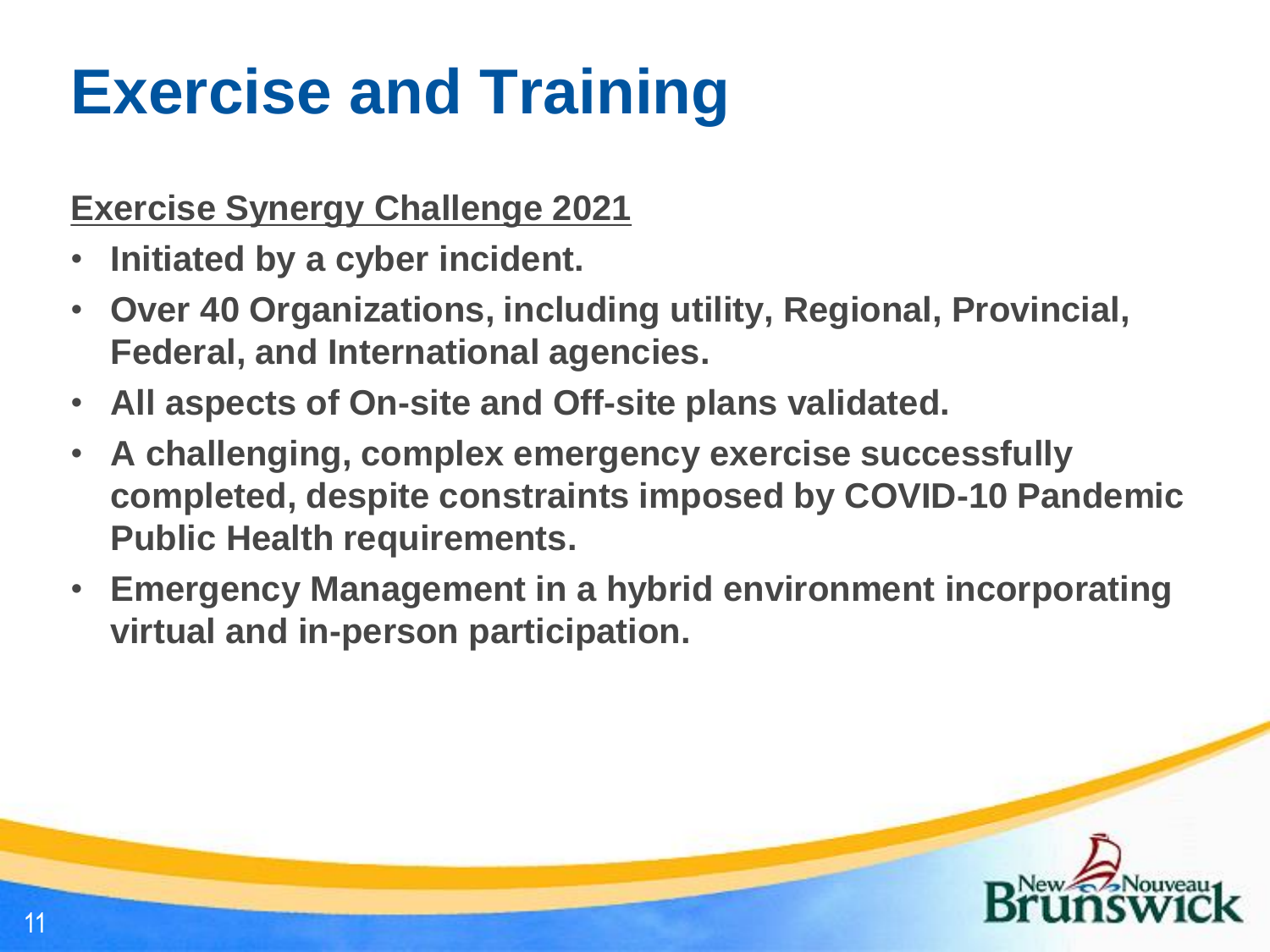# **Exercise and Training**

### **IAW a Joint Five-Year Training Program**

- **Individual training**
- **Collective training**
- **Drills, TTXs, and validation FTXs**

**All staff with emergency roles (tactical teams, reception centres, operations centres, technical and communications teams) undertake a continuous regime of individual and collective training for validation on drills and exercises.**

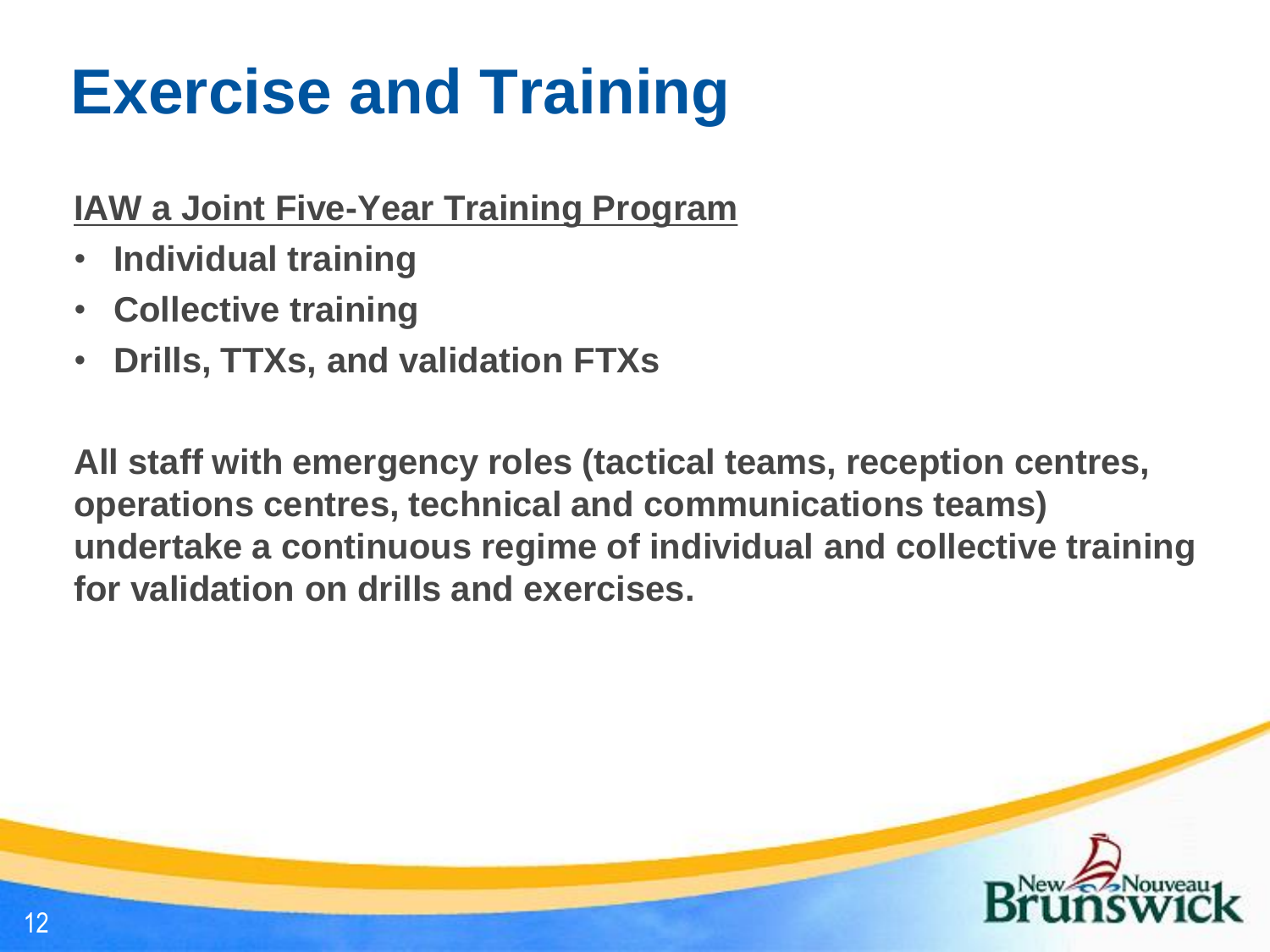# **Public Awareness & Education**

Built on a long-standing partnership between NBEMO and NB Power

- **Integrated communications strategies, plans, and activities stringently exercised on Synergy Challenge 2021 Exercise.**
- **Warden Service – visible presence in communities, disseminates information.**
- **NB Power engagement of local communities with Newsletters.**
- **Web presence / Social Media.**
- **NB Power calendar with safety information distributed.**
- **Demographic survey database, updated regularly**
- **KI distribution program includes instructions to all residences.**
- **Multiple Public Alerting Systems**

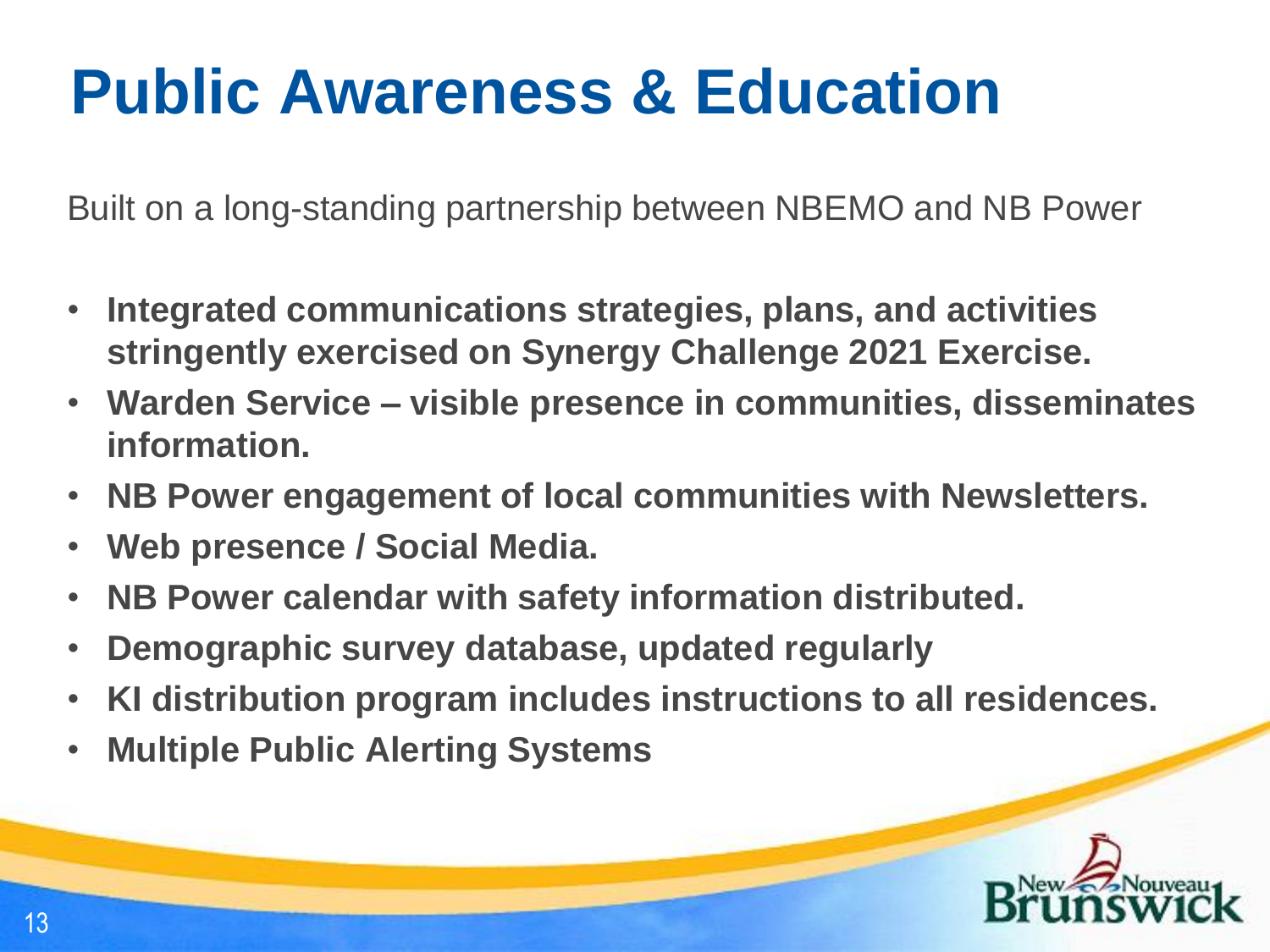# **Concluding Comments:**

- **World Class program.**
- **Excellent ongoing collaboration between NB Power and GNB at all levels.**
- **Compliance with international norms and CNSC regulatory requirements.**
- **Continuous Improvement program.**
- **Dedicated to excellence.**